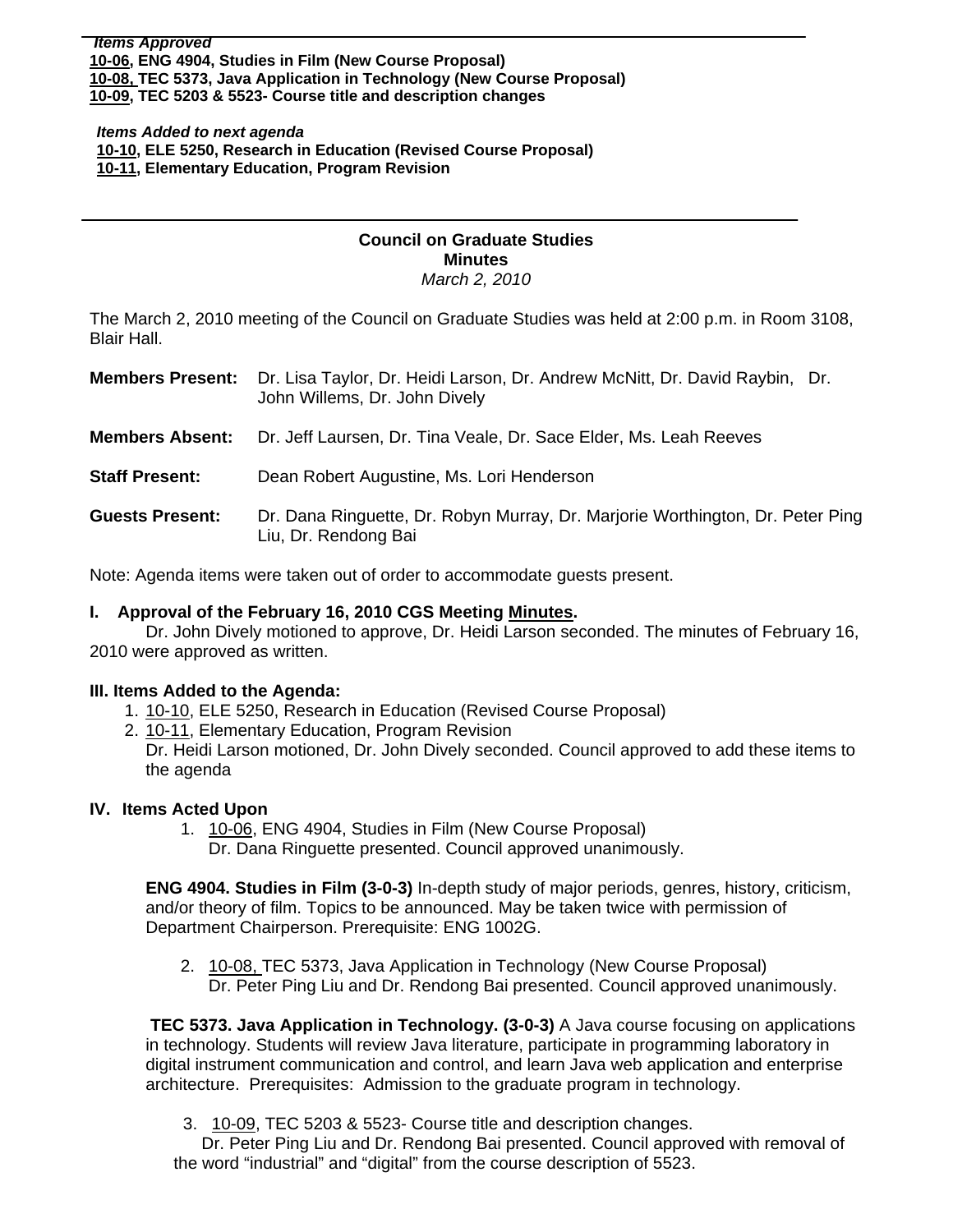**TEC 5203. Analysis of Training and Development Issues. (3-0-3)** Analysis of issues related to the integration of training and development, organization development, and career development to improve individual, group, and organizational effectiveness; components, standards, ethical requirements, and competencies associated with human resource development. Prerequisites: Admission to the graduate program in technology or permission of the instructor.

**TEC 5523. Systems Simulation. (3-0-3)** Numerical modeling of processes and systems on computers. Course topics include: problem formulation, model building, data acquisition, model translation, verification, validation, and analysis of results. Prerequisites: INT 4943.

#### **II. Communications:**

### **a. College Curriculum Committee Minutes:**

1. February 22, 2010 Lumpkin College of Business and Applied Sciences Curriculum Committee [minutes.](http://www.eiu.edu/~eiucgs/currentagendaitems/LCBASMin2-22-10.pdf)

 2. February 22, 2010 College of Education and Professional Studies Curriculum Committee [minutes.](http://www.eiu.edu/~eiucgs/currentagendaitems/CEPSMin2-22-10.pdf)

3. February 26, 2010 College of Sciences Curriculum Committee minutes.

### **b. Approved Executive Actions**

**1.** February 19, 201[0 memorandum fro](http://www.eiu.edu/~eiucgs/currentagendaitems/LCBAS-2-19-10ExecAct.pdf)m Dean Diane Hoadley, College of Business and Applied Sciences, requesting the following changes effective Fall 2010:

MBA 5000 Strategic Management. Add BUS 2101, ECN 2801, and BUS 3010 as prerequisites. MBA 5000 Strategic Management, which was added to the MBA curriculum in FA 2008, does not currently have any prerequisites. After teaching the course for three semesters it became apparent that students need a background in BUS 2101 (Financial Accounting), ECN 2801 (Macroeconomics) and BUS 3010 (Management and Organizational Behavior) to be able to make strategic decisions in business.

### **CURRENT CATALOG COPY:**

#### *MBA 5000 - Strategic Management*

(3-0-3) The major functions of top management, the major problems that affect the success in the total organization, and the decisions that determine the direction of the enterprise. Heavy emphasis on the ethical-social responsibility with implications in strategic decision making, including value chain analysis, and internal, external, and global considerations. Includes case studies, special reports, and seminar discussion of firm management problems.

### **Prerequisites & Notes** None.

Credits: 3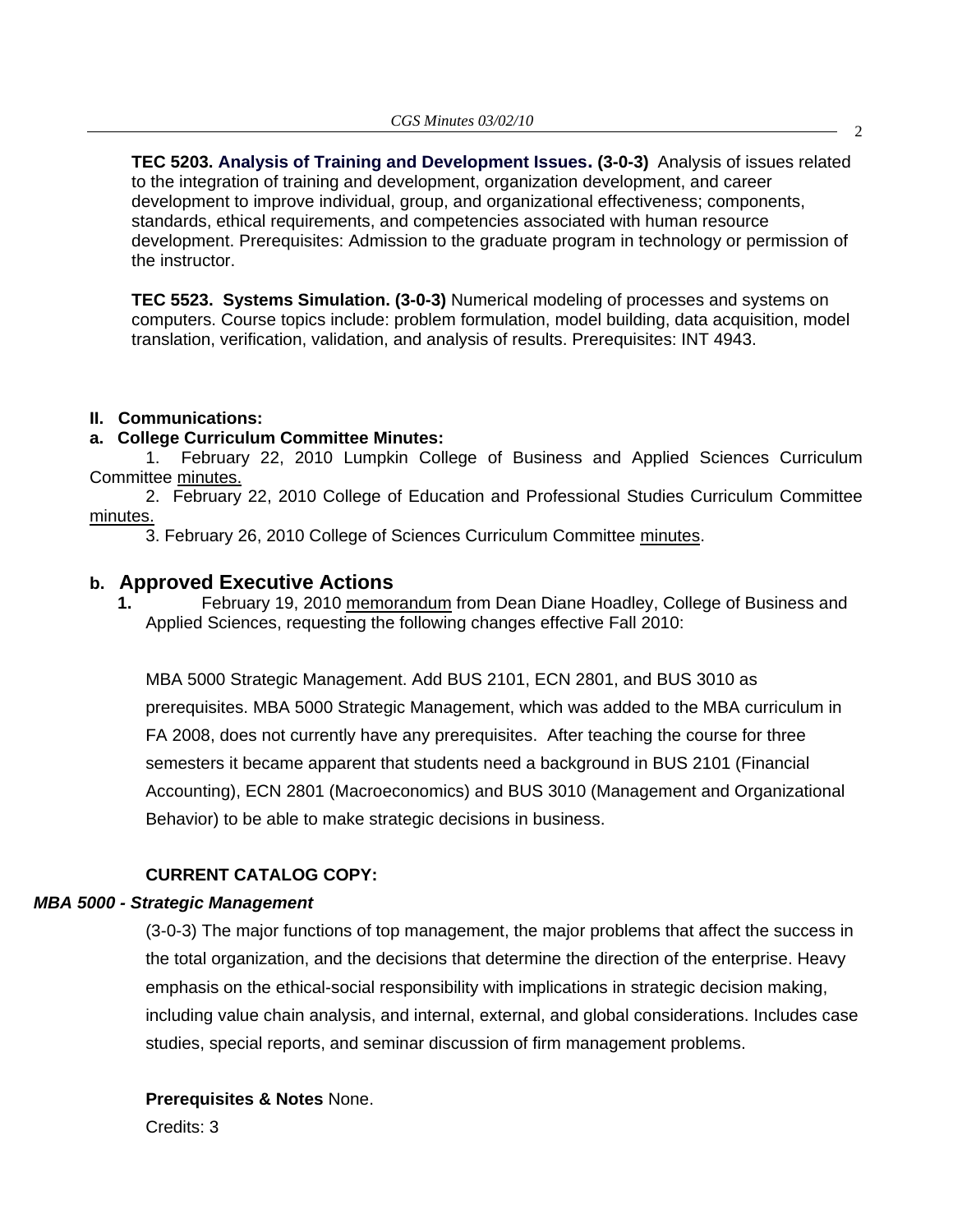#### **PROPOSED CATALOG COPY:**

#### *MBA 5000 - Strategic Management*

(3-0-3) The major functions of top management, the major problems that affect the success in the total organization, and the decisions that determine the direction of the enterprise. Heavy emphasis on the ethical-social responsibility with implications in strategic decision making, including value chain analysis, and internal, external, and global considerations. Includes case studies, special reports, and seminar discussion of firm management problems.

#### **Prerequisites & Notes**

BUS 2101, ECN 2801, BUS 3010 and admission to the MBA degree program or other graduate programs. Credits: 3

## **EFFECTIVE DATE: Fall 2010**

MBA 5010. Revise the course title and description to more accurately describe the course.

#### **CURRENT CATALOG COPY:**

#### *MBA 5010 - Essentials of Accounting.*

(3-0-3) An introduction to financial and managerial accounting within the framework of an information systems approach.

**Prerequisites & Notes** Admission to the MBA degree program or other graduate programs. Credits: 3

**PROPOSED CATALOG COPY:** 

#### **MBA 5010 - Accounting from a Management Perspective.**

(3-0-3) Effective uses of accounting information in managerial decision-making.

Applications include tasks both internal (managerial) and external (financial) to the organization.

#### **Prerequisites & Notes**

Admission to the MBA degree program or other graduate programs.

Credits: 3

### **EFFECTIVE DATE: Fall 2010**

MBA 5900 Management Simulation.

- a. Modify the course description to emphasize the integrative nature of the course and its role in the strategic decision making process.
- b. Add prerequisite that MBA students must have completed at least 15 hours of MBA coursework. Because the course serves as the M.B.A. capstone, students should have completed a significant part of their coursework prior to taking the course.

#### **CURRENT CATALOG COPY:**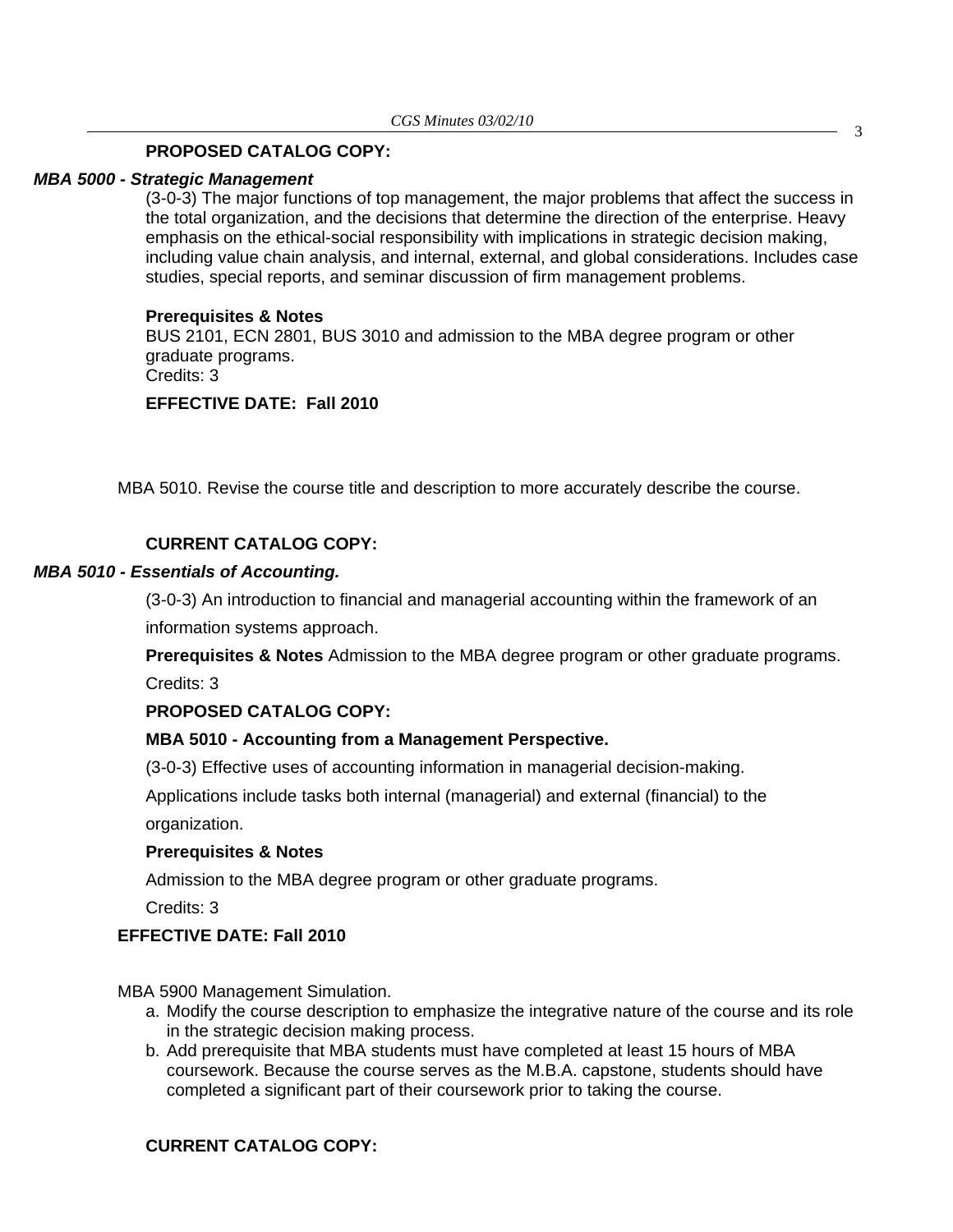#### *MBA 5900 - Management Simulation*

(3-0-3) Emphasis is on integrative decision making. Utilizes a nationally recognized simulation widely used in university programs and in industry. Special reports and seminar discussion of outcomes and review of functional topics.

### **Prerequisites & Notes**

Admission to the MBA program and completion of MBA 5605, MBA 5640, and MBA 5660. Credits: 3

# **PROPOSED CATALOG COPY:**

### *MBA 5900 - Management Simulation*

(3-0-3) Capstone course of the M.B.A. program requiring integration of knowledge and skills for business problem solving. Utilizes a nationally recognized simulation widely used in university programs and in industry. This course focuses on functions of top management, major issues affecting organizational success, decisions determining direction of the enterprise, and ethical and social responsibility implications of strategic decisions. **Prerequisites & Notes**

Admission to the MBA program and completion of at least 15 hours of MBA coursework, including MBA 5605, MBA 5640, and MBA 5660. Credits: 3

**2**. February 24, 20[10 memorandum fro](http://www.eiu.edu/~eiucgs/currentagendaitems/LCBAS-2-24-10ExecAct.pdf)m Dean Diane Hoadley, College of Business and Applied Sciences, requesting the following changes effective Fall 2010:

### **ACTION REQUESTED:**

The faculty in the hospitality management concentration request that FCS 4760 Hospitality Franchising, be dropped.

### **RATIONALE:**

The student interest in the course has been limited. The course has been offered three times and cancelled twice due to low enrollment. The one time the course was conducted, some prerequisites were waived to allow the course to go and still only eight students registered. The hospitality faculty are developing a new course (Hospitality Ethics) to take the place of this elective option. Students interested in franchising may soon be able to participate in the entrepreneurship minor as an alternative.

**EFFECTIVE DATE:** Fall 2010